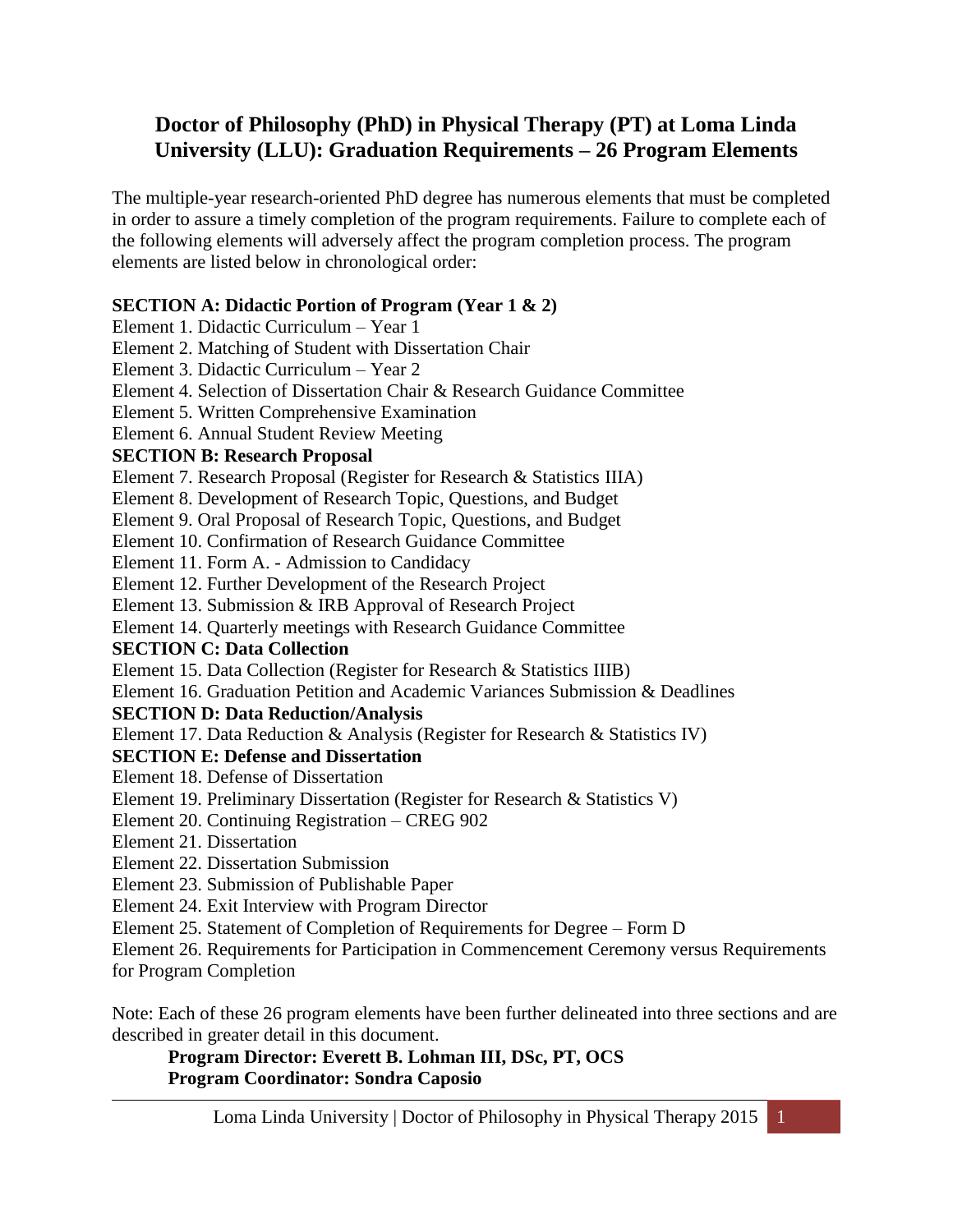### **SECTION A: Didactic Portion of Program (Year 1 & 2)**

The first two years of the PhD program are didactic course work that will prepare the graduate student with a strong knowledge base in the following four domains: 1) Science, 2) Clinical Excellence, 3) Education/Teaching, and 4) Research/Statistics. The PhD student will typically satisfactorily complete approximately 85-units (prior MS/MPT degree) or 65-units (prior DPT degree) of didactic course work with a grade of B or higher within the first two years of the program.

**Pre-matriculation:** The Physical Therapy (PT) Graduate Committee will determine the availability of research advisors and dissertation chairs prior to the applicant's acceptance into the program. *Initial Matching:* Each student will be assigned an interim dissertation chair, based on the topic of research interest and availability, at the time of acceptance. This will assure that every student will have a dissertation chair; however, we anticipate that many of the students will secure an alternate dissertation chair during the formal matching process at the end of year 1 (Element 2).

## **1. Element 1: Didactic Education – Year 1**

- a. The typical full-time student matriculates into the program in Fall quarter although other quarters are considered for admissions.
- b. Students will meet with their program director and/or program coordinator to develop a Plan of Study for the first year in the program.
- c. Research Rotations AHCJ 696: The PhD student will register for two 1-unit Research Rotations courses during their first year in the program. This course will be repeated a total of three times in the curriculum. This first offering is designed to expose students to the scientific method, the basic of human subject research, and the Institutional Review process. This second of the three courses is designed to expose students to specific research laboratories within the SAHP, LLU, and in the surrounding community.
- d. A minimum grade of 3.0 out of 4.0 (B grade) is required for all courses with letter grading or a satisfactory (S) grade for Satisfactory/Unsatisfactory courses.

## **2. Element 2: Matching of Student with Dissertation Chair**

a. Starting in the Spring quarter of the student's **first** year, each student will meet with their program director to discuss potential research interests and to discuss the selection process of their Dissertation Chair. The student will receive a list of the Major Professors who may serve as a dissertation chair. Students will initiate appointments with potential dissertation chairpersons from the approved Major Professor List to discuss each advisor's area of research interest and expertise. A signature sheet (PhD in PT Major "Professor Check List" form is available from the program coordinator) verifying these appointments will be filed with the program director. These appointments will allow students to focus on available areas of research support. They are intended to provide a background against which each student can begin to evaluate their own general area of research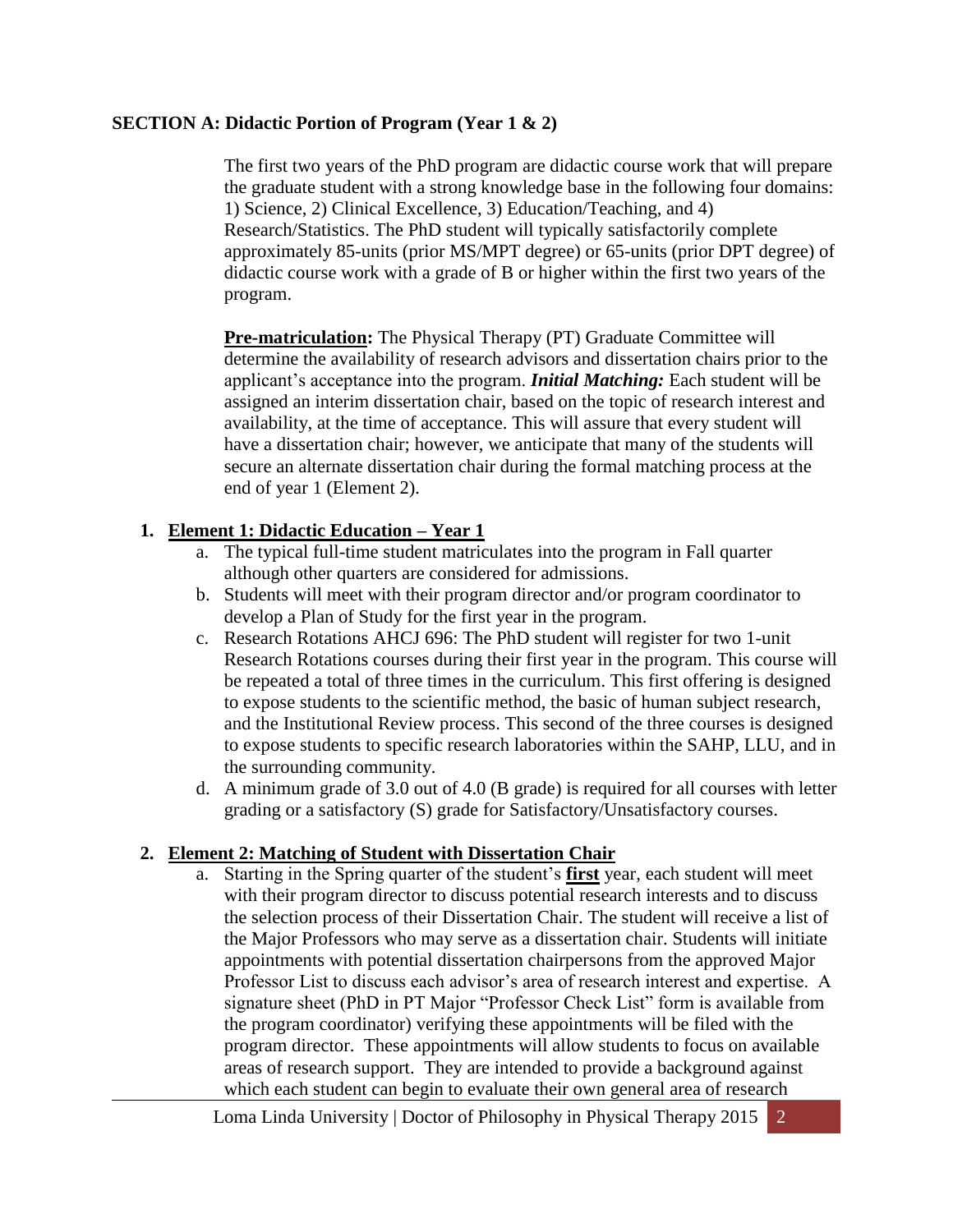interest and move toward selection of a dissertation chair. Some students will seek admission to this program based on prior knowledge of and/or experience with the program or one or more of its faculty. In some cases, the student will enter the program having had prior interactions with a specific Loma Linda faculty member, and will have *de facto* commitment on the part of that faculty member to serve as the students dissertation chair, should they enter the program. In such cases, students will still be expected to adhere to the general program requirement of meeting with all eligible research faculty members for purposes of becoming acquainted with the native research expertise of the program. All dissertation chairs must be from the Major Professor List. All Major Professors must be members of the LLU Faculty of Graduate Studies (FGS).

- b. If a student entering the program has *a priori* interest in a specific topic of research, or specific research project, that information can be communicated during this matching process and serve as an integral element in pairing that student with the most appropriate dissertation chair and research guidance committee. In any event, the choice of a proposed dissertation chair will be communicated by the student to the program director who will then serve as official liaison between students and potential dissertation advisors until such time as a dissertation chair has consented to serve and has been formalized.
- c. The PhD student will notify the program director once a dissertation chair is selected. The program director will contact the potential dissertation chair to confirm willingness and availability.
- d. Once the program director receives confirmation from the tentative dissertation chair, their name will be brought to the PT Graduate Committee for vetting and approval.

## **3. Element 3: Didactic Education – Year 2**

- a. The dissertation chair will work with the program director in guiding the student as they choose the remaining "selectives" from each of the program domains. The courses selected should enhance the student's knowledge base in regards to their research topic.
- b. The typical student will register for the Comprehensive Examination (refer to Element 5) during their  $8<sup>th</sup>$  quarter in the program or once they have completed approximately 85 units (prior MS/MPT degree) or 65 units (prior DPT degree) of didactic course work with a grade of B or higher. Students with Prior MS/MPT degree: Students will need to average approximately 12 units per quarter to complete their didactic courses within this 7-quarter time frame. This will also be based on availability of the selected courses. **Accelerated:** Students with prior DPT degrees may accelerate this process by 1 quarter by maintaining a minimum of 12 units per quarter and dependent on availability of selected courses.
- c. Research Rotations AHCJ 696: The PhD student will register for their final Research Rotations (1 unit each) course during their second year in the program. This third and final Research Rotations course will be under the oversight of the PhD student's dissertation chair. During this time students will have narrowed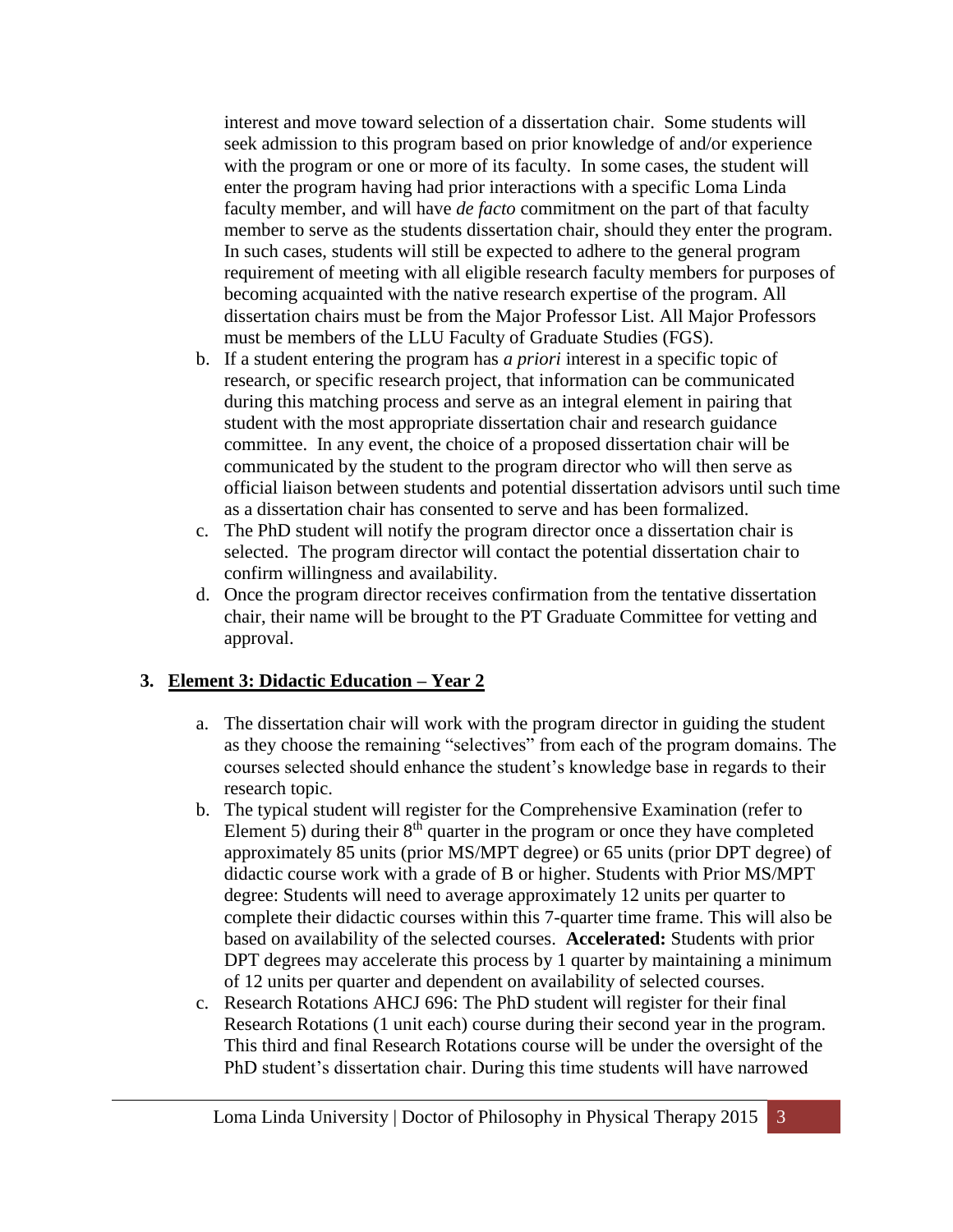their focus and will work with their dissertation chair on instrumentation and processes that are more closely aligned with their research interests.

d. A minimum grade of 3.0 out of 4.0 (B grade) is required for all courses with letter grading or a satisfactory (S) grade for Satisfactory/Unsatisfactory courses.

### **4. Element 4: Selection of Research Guidance Committee**

- a. During their second year in the program, the Dissertation Chair will work with the student to select a tentative research guidance committee.
- b. The PhD in PT student's dissertation chair and research guidance committee will include a minimum of three Loma Linda University faculty members with earned doctorate degrees and one external mentor (unless otherwise approved by the PT Graduate Committee).
- c. The dissertation chair will be a member of the Faculty of Graduate studies. Two of the three LLU researcher committee members will be from the School of Allied Health Professions (SAHP) and active members of the Faculty of Graduate Studies (FGS). The FGS will approve faculty per their published criteria. A Curriculum Vitae (CV) will be submitted by the external mentor to the department for acknowledgement as a part of the approval process.

## **5. Element 5: Written Comprehensive Examination**

- a. Comprehensive examinations will be administered when students have successfully completed basic didactic courses in the program. The student must demonstrate competency in the following 4 domains: 1) Applied Science & Critical Thinking, 2) Research (biostatistics and basic research methodology), 3) Education, and 4) Ethics & Professionalism. The comprehensive examination will typically occur during the summer quarter of the student's second year in the PhD in Physical Therapy program. The student will register for PHTH 599 Comprehensive Examination for 0 units prior to taking the examination.
- b. The written comprehensive examination will be given in four 3-hour examination sessions over two consecutive days (two 3-hours sessions per day).
- c. The comprehensive examination will be administered in a computerized essay format as determined by the program director or the department chair.
- d. To continue in the program, students will be required to pass all four domains of the Comprehensive Examination.
- e. If a student is unsuccessful in passing one or more of the domains, then the student will be given adequate time to prepare for a second examination over the failed domains. If the student fails the second attempt, a panel of SAHP faculty selected by the program director or Graduate Committee will administer an oral comprehensive examination. If the student should fail the oral comprehensive examination the student would typically be dismissed from the program. However, in special circumstances the Graduate Committee does have the authority to recommend a plan of study, which may include additional coursework, independent study, auditing courses, etc., and recommend an appropriate period of time to elapse before the student is eligible for one final opportunity to retake the comprehensive examination (oral or written, as determined by the PT Graduate Committee and/or the program director).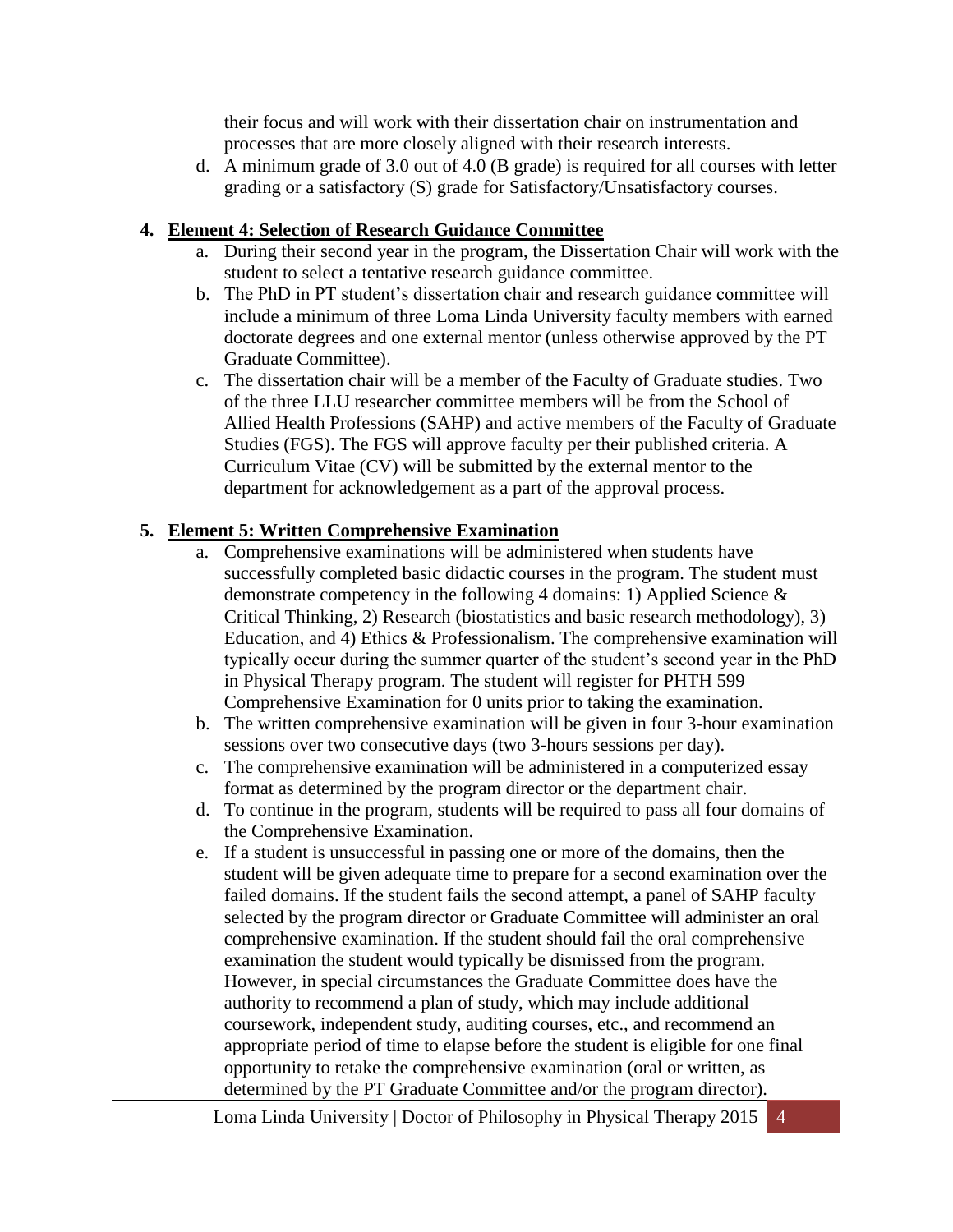### **6. Element 6: Annual Student Review Meeting**

- a. At the end of each of year (4 quarters) of the 2 years of didactic education the student will schedule a meeting with the program director (PD) through the program coordinator. During this meeting the PD (with or without the program coordinator or designee) will review your performance in the program with you and will outline the key factors in the remaining program elements.
- b. During the research portion of your PhD in Physical Therapy program, the student will be required to set an annual student review committee meeting with the program director.

### **SECTION B: Research Proposal**

#### *Research & Statistics IIIA Student Contract: Proposal Submission, IRB Approval and Budget*

*The description of the requirements for successful completion of the Research & Statistics IIIa course will follow and shall serve as a formal contract between the student and the Doctor of Philosophy (PhD) in Physical Therapy student, program director, dissertation chair, and the research guidance committee. The PhD student will submit a written proposal that describes: The problem to be investigated, the hypotheses and assumptions to be developed by the candidate, and proposed experimental design. This proposal will be presented in both an oral and written format to the research guidance committee. Once the proposal is approved by the research guidance committee the candidate will, with oversight from the dissertation chair submit their proposal to the Office of Sponsored Research (OSR). Once the proposal has been approved by the OSR and the student has obtained a stamped Informed Consent Document, the course requirements will be satisfied.*

## **7. Element 7: Register for Research & Statistics IIIA (PHTH 537A)**

- a. At this time the student will register for Research & Statistics IIIa which typically occurs the quarter following successful completion of the Comprehensive Examination. By registering for this course, the student agrees to satisfactorily complete all of the requirements listed on the Student Contract. In addition, students must satisfactorily complete, in a timely manner, Elements 8-13 in their entirety in order to receive a satisfactory grade for PHTH 537A from their dissertation chair.
- b. Once the student has received formal approval from the Institutional Review Board (IRB), the PhD candidate will bring a copy of a stamped Informed Consent Document (ICD) and approval letter to the program director.

#### **8. Element 7: Development of Research Topic, Question, and Budget**

a. The Research Guidance Committee will guide the candidate as they explore possible research topics and develop an original and novel research question. The research guidance committee will also assist the candidate in identification of potential study confounders or confines including but not limited to the committee's expertise and the school and candidate's available resources. The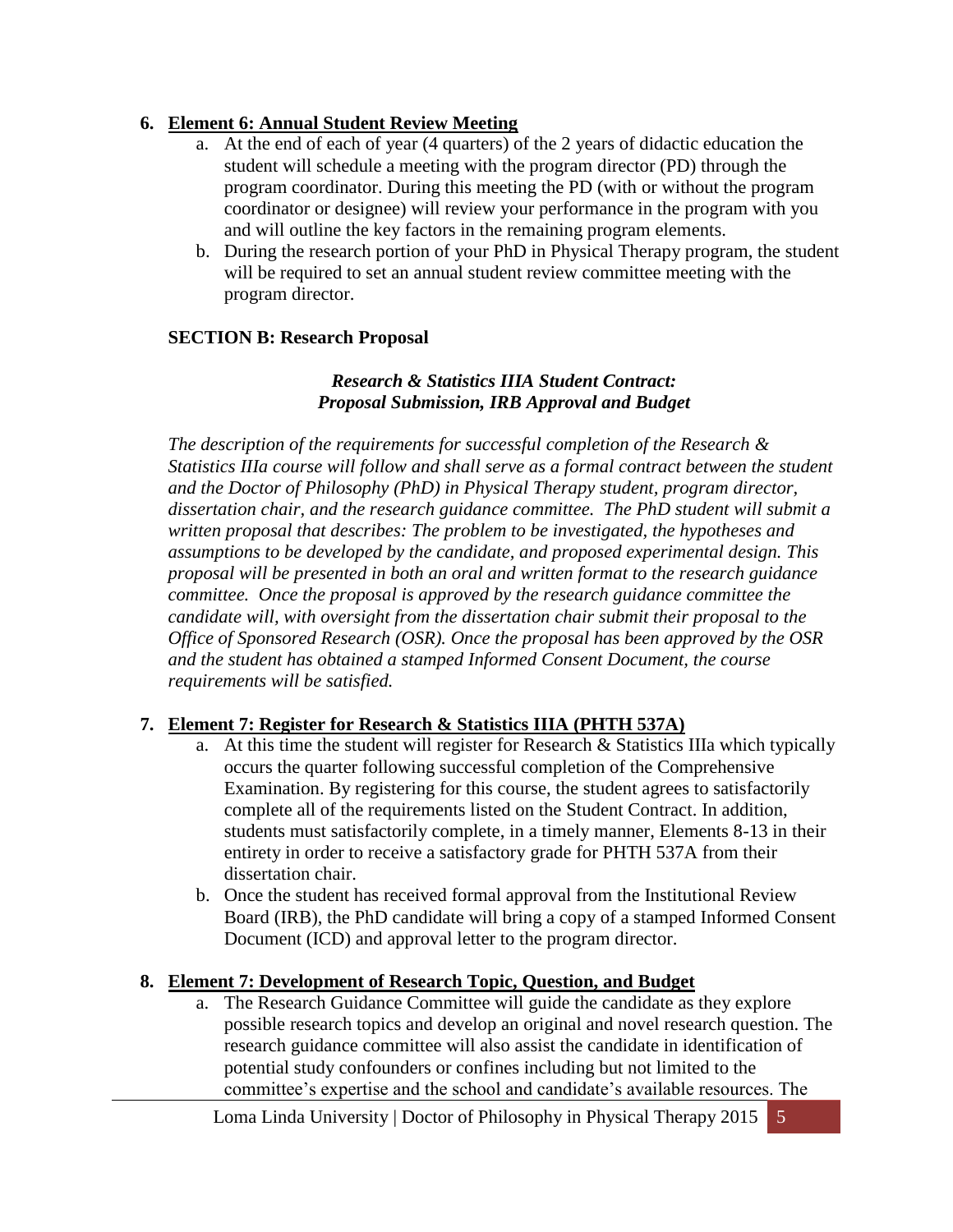dissertation chair will contact the program director and program coordinator to schedule the oral defense of the research topic and question.

- b. As a part of this process, the PhD student will provide a rationale and/or evidence supporting the relevance and importance of this study to the profession or overall body of scientific information. If the dissertation chair lacks familiarity with specifics of the candidate's desired project, this will also allow the chair to evaluate potential resource needs for successful project completion.
- c. The PhD student will prepare a **preliminary budget** under the guidance of the Dissertation Chair with input from the Program Director as needed.
- d. At this point PhD students are encouraged to work with their dissertation chair to perform a pilot study (adhering to all LLU Institutional Review Board requirements). This will allow the student to perform *a priori* power calculation, sample size estimation, and to be able to better determine study feasibility, budgetary factors, as well as identifying possible design flaws early in the project and on a smaller scale.

## **9. Element 9: Oral Proposal of Research Topic, Question and Budget**

- a. The PhD student will defend their proposed research question to the Graduate Committee for Post-Professional Physical Therapy Programs, LLU students and faculty, and an audience from the surrounding community. As part of the oral proposal, the candidate will include a preliminary budget. Following the oral proposal of the research topic & question the PT Graduate Committee members in attendance along with the PhD student's Research Guidance Committee Members will take one of the following actions: 1) Approve the research topic and question, 2) Approve with modifications, or 3) Reject. This committee action will be based on the following criteria: 1) feasibility of the study, 2) rigor of the study, 3) appropriateness and relevance of the study, 4) faculty expertise, and 5) originality, novelty, and creativity.
- b. Major changes in the PhD student's research topic or question following approval will require authorization from the candidate's dissertation guidance committee and these changes will be forwarded to the Graduate Committee to be recorded in the Graduate Committee's minutes.

## **10. Element 10: Confirmation of the Research Guidance Committee (RGC) Members:**

a. The Graduate Committee for Post-professional Physical Therapy Programs and the dissertation chair will confirm the selection the research guidance committee following approval of the research topic, question and budget. If the candidate and the dissertation chair have not already selected a complete research guidance committee, the program director and/or the Graduate Committee will assist the candidate in this process. On occasions, an additional RGC member or consultant may be recommended.

## **11. Element 11: Admission to Candidacy (Form A)**

a. At this time the student, with assistant from the program director, will complete and submit "Form A: Admission to Candidacy". This form, with required signatures, will be submitted to the Associate Dean of the Faculty of Graduate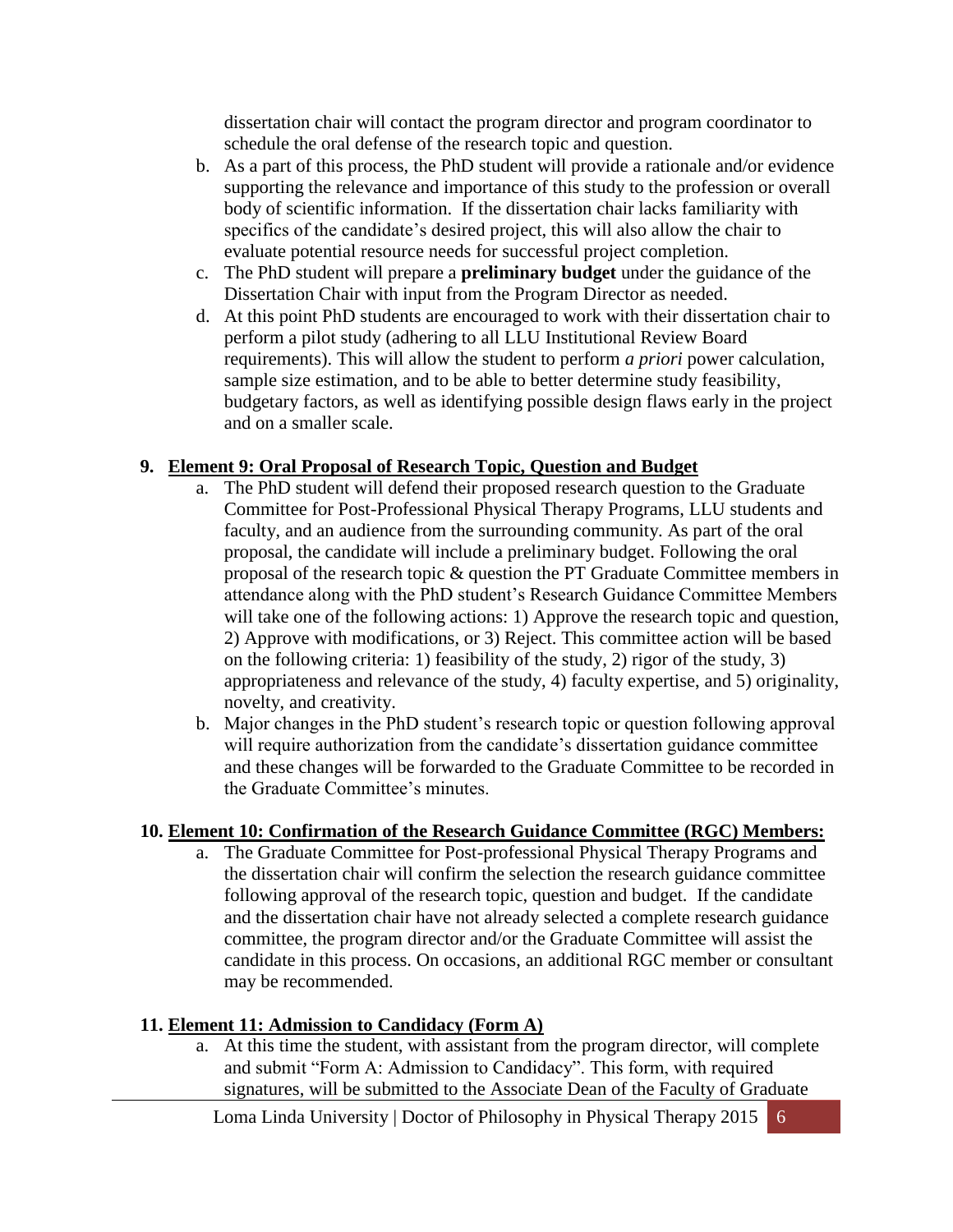Studies (FGS). Candidacy is not official until the FGS formally approves the advanced to candidacy during the monthly FGS – Graduate Council meeting.

b. Once approved by FGS, the PhD candidate can use the designation and abbreviate as follows: PhD (can.) or PhD (c.).

## **12. Element 12: Further Development of Research Project**

- *a.* Soon after confirmation, the Research Guidance Committee will again meet to further assist the candidate in further development and advancing of the previously approved topic. During this process, the candidate's dissertation chair and dissertation guidance committee will begin informally evaluating the candidate's aptitude for conducting original research. The candidate will be expected to engage in a comprehensive literature search, providing a basis for assessing originality and viability of the proposed project. **Note:** *Clinical trial research should also attempt to identify the underlying mechanism responsible for the change or improvement, when feasible.*
- b. As the research topic is further developed through this process, the candidate will communicate to their dissertation chair specific objectives of the proposed project. The candidate will articulate concepts he/she believes to be vital to the study. The role of the dissertation chair will be to probe the candidate's understanding of her/his proposal and its implementation. The dissertation chair and the dissertation guidance committee members can initiate research topic enhancement, but at each step, it will be expected the candidate will take the lead in design and implementation. Because experimental design is one of the most significant components of any research endeavor, the PhD candidate will be expected to demonstrate independent skills in research design. The role of the dissertation chair and dissertation guidance committee will be to nurture and facilitate maturation on the part of the candidate.
- c. At this point, the dissertation chair will require an oral research proposal from the PhD candidate to the research guidance committee.
- d. Once approved by the research guidance committee the dissertation chair, in collaboration with the SAHP IRB Liaison, will guide the PhD candidate through a formal proposal submission and approval by the LLU Institutional Review Board (IRB). The oral and written proposal should include:

i) A description of the problem to be investigated. This description should be presented within the context of a body of literature supporting the proposal as representing a valid and important study within its discipline and/or realm of scientific inquiry.

ii) A description of hypotheses and assumptions being advanced by the student. These can include original thought on the part of the student, as well as uninvestigated hypotheses and assumptions appearing in relevant literature. The candidate's presentation of this material should indicate familiarity with, and an understanding of, the research problem and the context in which it is being proposed and will be investigated. iii) A description of the proposed experimental design. Experimental design should be exhaustive in its coverage. The final proposal can be trimmed if needed, but the initial proposal should be an indicator of both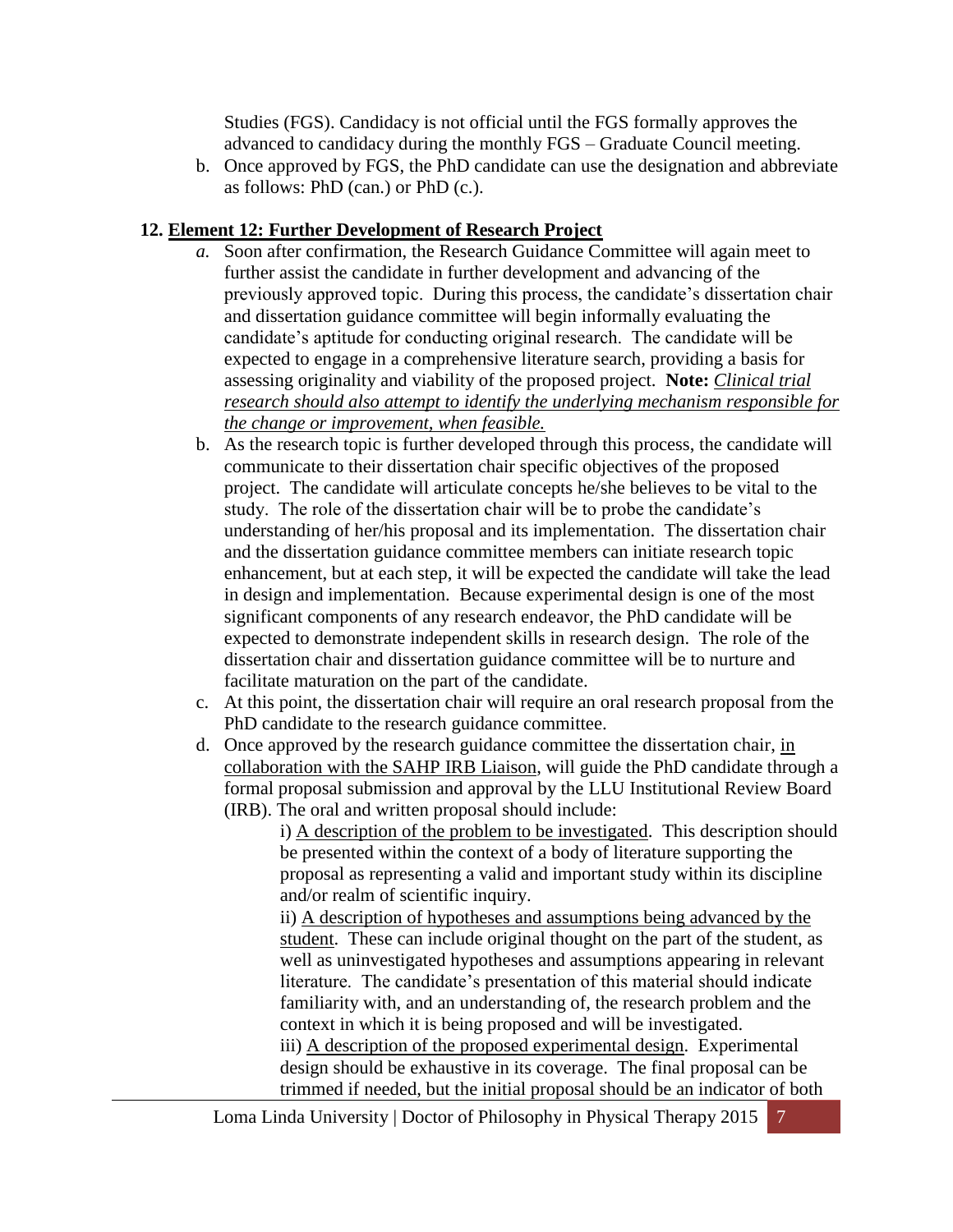the depth and breadth of the problem being investigated. This proposal is also an indicator of the student's current mastery of the topic of proposed study and thus, should err on the side of proliferation, not brevity.

- e. The proposal must also demonstrate the student's understanding of the concept of variables. If the study is to be experimental rather than descriptive, the proposal should differentiate, where appropriate, between dependent and independent variables and clearly distinguish between control and experimental elements.
- f. The proposal must describe protocols the candidate has designed for both experimental and/or descriptive elements of the study. It should also speculate regarding possible outcomes/results for each component of the study and how certain outcomes/results might redirect efforts or even modify study design. The proposal should also include tentative milestones by which to gauge progress both temporally and substantively (example, Gantt chart in Excel).
- g. During the planning stages of the study the candidate will use effect size to attempt to determine the needed sample size. The research guidance committee may recommend an initial pilot study that will allow the candidate to make reasonable estimates for mean differences, correlations, and variances. These elements will allow the student to perform a power analysis. If a larger sample size is needed, a study addendum will need to be forwarded to the Office of Sponsored Research for an amendment.

### **13. Element 13: Proposal Submission and Institutional Review Board (IRB) Approval**

- a. Following approval from the SAHP IRB Liaison and the Research Guidance Committee, the PhD candidate will formally submit a research proposal to the Office of Sponsored Research through the dissertation chair. Upon approval of the research proposal by the Institutional Review Board (IRB) through the Office of Sponsored Research (OSR) the candidate will be expected to progress in a continuous fashion for the duration of her/his dissertation.
- b. Once an approved, stamped Informed Consent Document (ICD) is in the student's possession; the requirements for Research & Statistics IIIA will be completed.
- c. The PhD candidate hand delivers a copy of the approved stamped ICD and IRB approval letter to the program director.
- d. Immediately after receiving IRB approval the PhD candidate will formally meet with their dissertation chair at which time a satisfactory grade will be submitted for PHTH 537A.
- e. Although a maximum of 5 quarters are granted to complete PHTH 537A, candidates must show proof of appropriate and continuous progress in order to receive an "In Progress" (IP) grade at the end of each quarter. PhD candidates must not assume that an IP grade will automatically be entered for them at the end of each quarter. It is the candidate's responsibility to meet with their dissertation chair at least one week prior to the end of the quarter to outline their progress. Note: Grades are due no later than 4:00pm three days after the last day of the quarter.

#### **14. Element 14: Quarterly Meetings with Research Guidance Committee**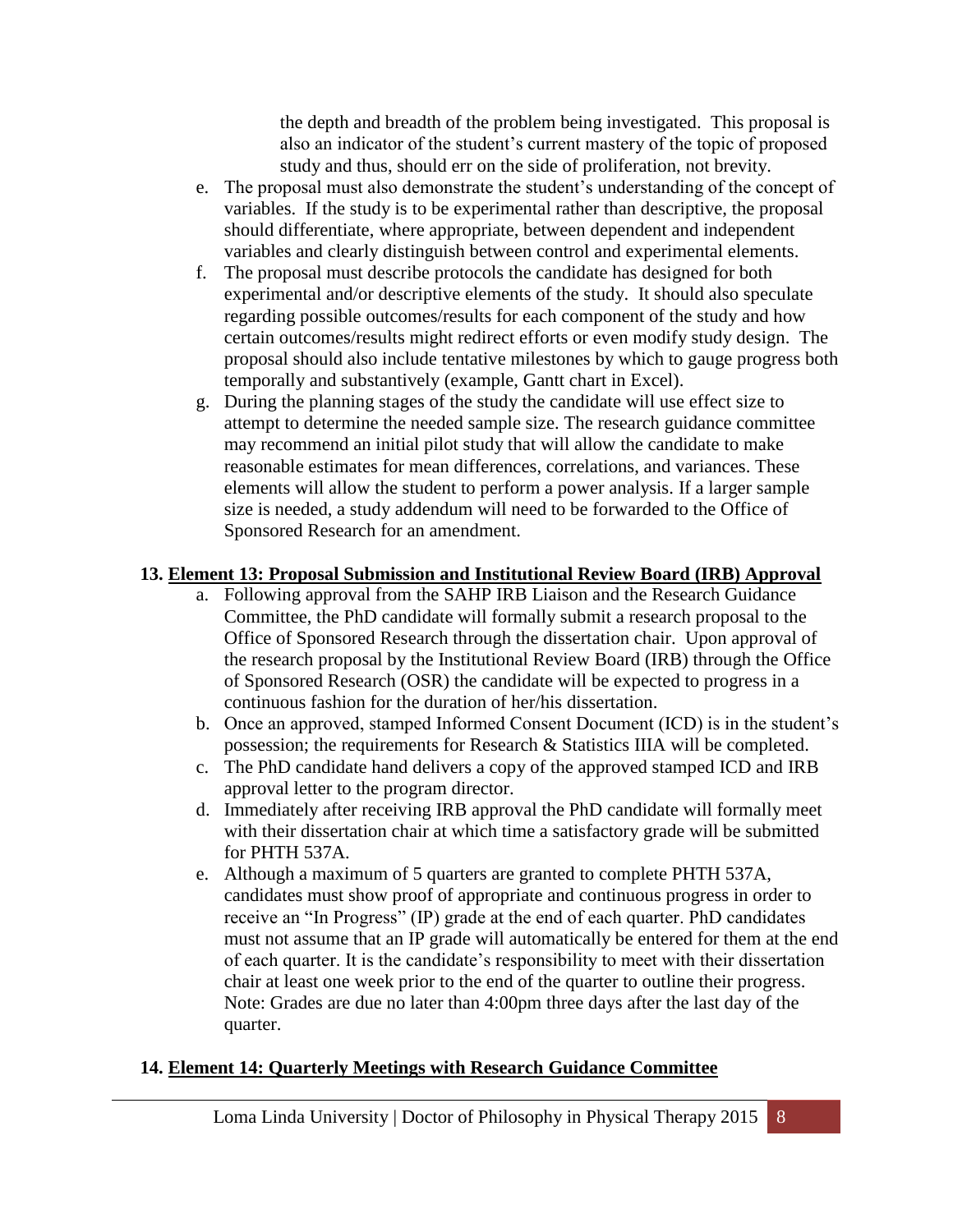- a. For Research & Statistics IIIA, IIIB, IV, and V the PhD candidate and her/his research guidance committee members will meet a minimum of four times a year; however, there is no maximum number. The student will keep a log of these meetings. Many past PhD graduates report the benefits of meeting with the RGC on a much more frequent basis especially during certain periods in the program (e.g., prior to oral defenses) when candidates will find it necessary to meet with their RGC on a more frequent basis. Significant hiatuses will not typically be allowed.
- b. Meeting logs of meetings during Research & Statistics IIIA, IIIB, IV, and V will also serve as components of the Annual Student Review Progress Reports. Students failing to demonstrate progress towards completion of their dissertation will receive an unsatisfactory grade for that quarter's research and statistics class. The candidate can only carry an "In Progress (IP)" grade in a research and statistics course for a maximum of 5 quarters, after which the dissertation chair will enter an unsatisfactory grade. The student may re-register for the class at a tutorial rate for one additional quarter. If the candidate should fail to complete the course at this time the candidate will meet with the Graduate Committee and/or the SAHP Graduate Council.

#### **SECTION C: Data Collection**

#### *Research & Statistics IIIB Student Contract: Data Collection (3,3 units)*

*Once the proposal has been approved by the Institutional Review Board the data collection process will commence. The candidate will meet with their research guidance committee no less that once per quarter which shall serve as a component for the progress report. The PhD student will register for a total of 6 units of Research & Statistics IIIb during the data collection phase of their dissertation. Research & Statistics IIIb will consist of 2 three-unit courses. The PhD student will register for the final 3 units once one of the following has occurred: 1) The student has collected approximately 50% of the research data, the student has been registered for 5 quarters, or the first of two studies data has been collected. Recall: The student may carry an in progress (IP) in this course for a maximum of 5 quarters. Once the research guidance committee has verified that the data collection process has been successfully completed, the dissertation chair will submit a satisfactory grade for the second 3-units. Upon completion of this course the PhD candidate will contact their program director to discuss the anticipated program completion date and after confirmation from the dissertation chair; submission of Form C: Petition for Graduation to the Faculty of Graduate Studies.*

#### **15. Element 15: Data Collection (Register for Research & Statistics IIIB – PHTH 537B)**

a. The PhD student will register for 3-units of Research & Statistics IIIB the quarter following the successful completion of Research & Statistics IIIA. The student contract above will serve as the contract between the student, the program, and the dissertation chair.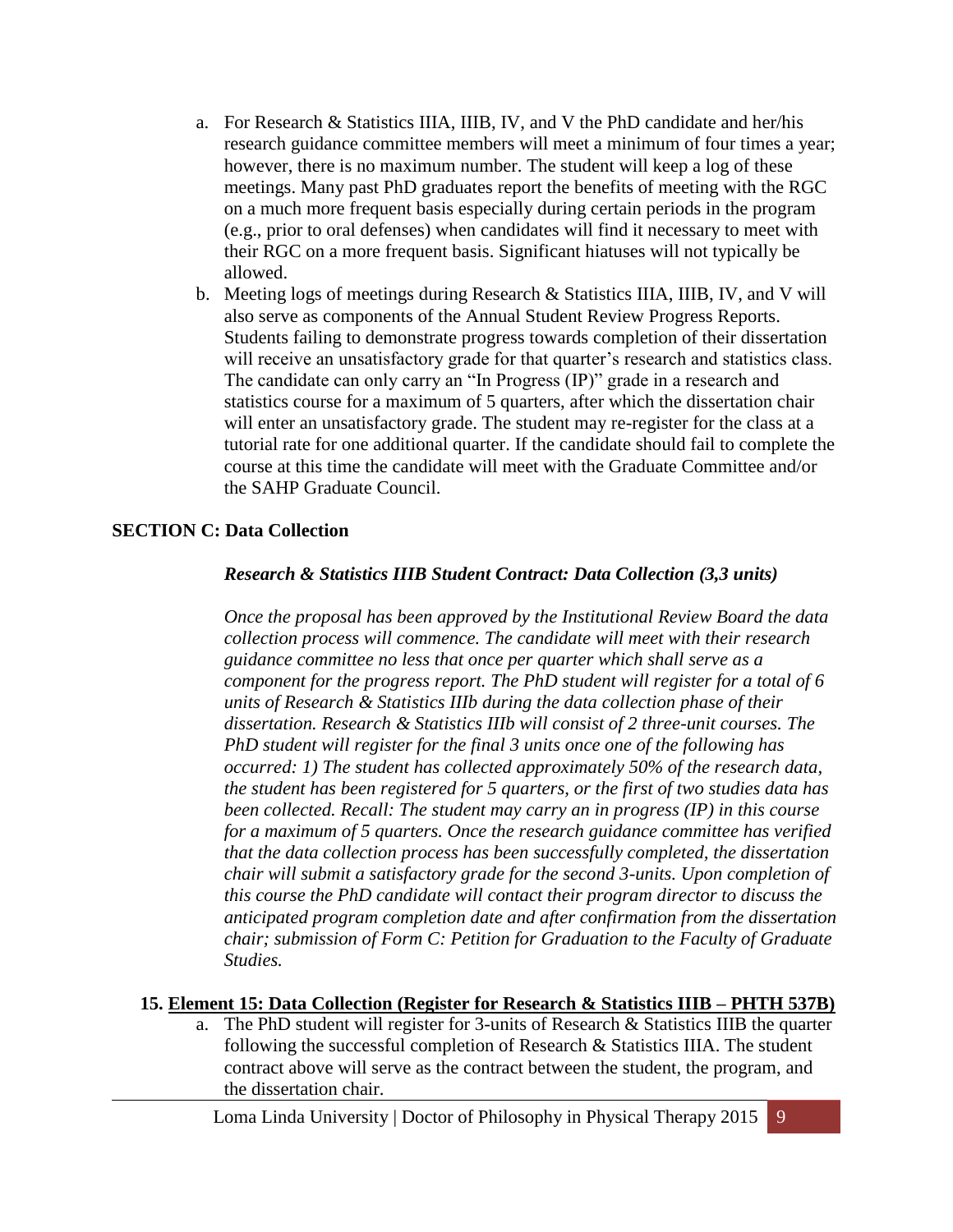- b. The data collection process is expected to progress in a relatively continuous process. In human research it is not uncommon that subject recruitment will yield fewer subjects than initially expected. The research guidance committee should work with the student to develop contingency plan, such as alternate recruitment sites or expansion of inclusion criteria, when the sample size is substantially short of expectations. A student in a research-oriented doctorate program cannot simply lower the number of subjects since sample size directly affects the statistical power of the study.
- c. A satisfactory grade will be entered for the first 3-units of Research & Statistics IIIb once one of the following occurs: 1) the PhD candidate has collected approximately 50% of the data, 2) on multiple project studies, once data is collected on one of the studies a grade will be submitted, or 3) at the end of the  $5<sup>th</sup>$ quarter.
- d. The PhD candidate will then register for the final 3-units of Research & Statistics IIIb. Once the research guidance committee has verified that the data collection process has been successfully completed, the dissertation chair will submit a satisfactory grade for the final 3-units of Research & Statistics IIIB (PHTH 537B).
- e. Data Monitoring: During the data collection process it will be expected that the candidate will regularly and often reduce and assess the accumulated data for purposes of instrumentation/calibration and quality control. These interim assessments will be a conjoint effort between the candidate and dissertation chair or designee.

#### **16. Element 16: Graduation Petition and Academic Variances Submission & Deadlines**

a. Two to three quarters prior to the contemplated quarter of graduation, the online PDF form titled "Gradation Petition for Graduate and Professional Programs" is due. This form is available online at myllu.llu.edu, "Student Resources" tab, and then under "Student Forms". Once completed by the student, the form must go to the SAHP for signatures – the Program Coordinator will assist the candidate in this process. Once received, the Program Coordinator will assist the PhD candidate in printing their Degree Completion Report (DCR). The Program Coordinator will collect all of the necessary SAHP signatures on behalf of the students. For candidates attempting to complete in time to participate in the June Commencement Ceremony, the Program Director or Coordinator will contact the dissertation chair to determine if an end of spring quarter completion date is feasible. Once completion feasibility is confirmed and all signatures are obtained, the Program Coordinator will submit the form to LLU University Records on behalf of the candidate. It is the PhD candidate's responsibility to follow up with the Program Coordinator to affirm that they have been included on the graduation list, that a spring quarter completion has been deemed feasible, the form has been both submitted and approved by both the sponsoring school and oversight school (FGS), and they have been approved to participate in the June Commencement Ceremony. Failure to do so may result in the unfortunate event that the candidate will not be eligible to participate in that year's commencement ceremony. Actual wording from the LLU Graduate Petition: *"Please Note: The school dean's office*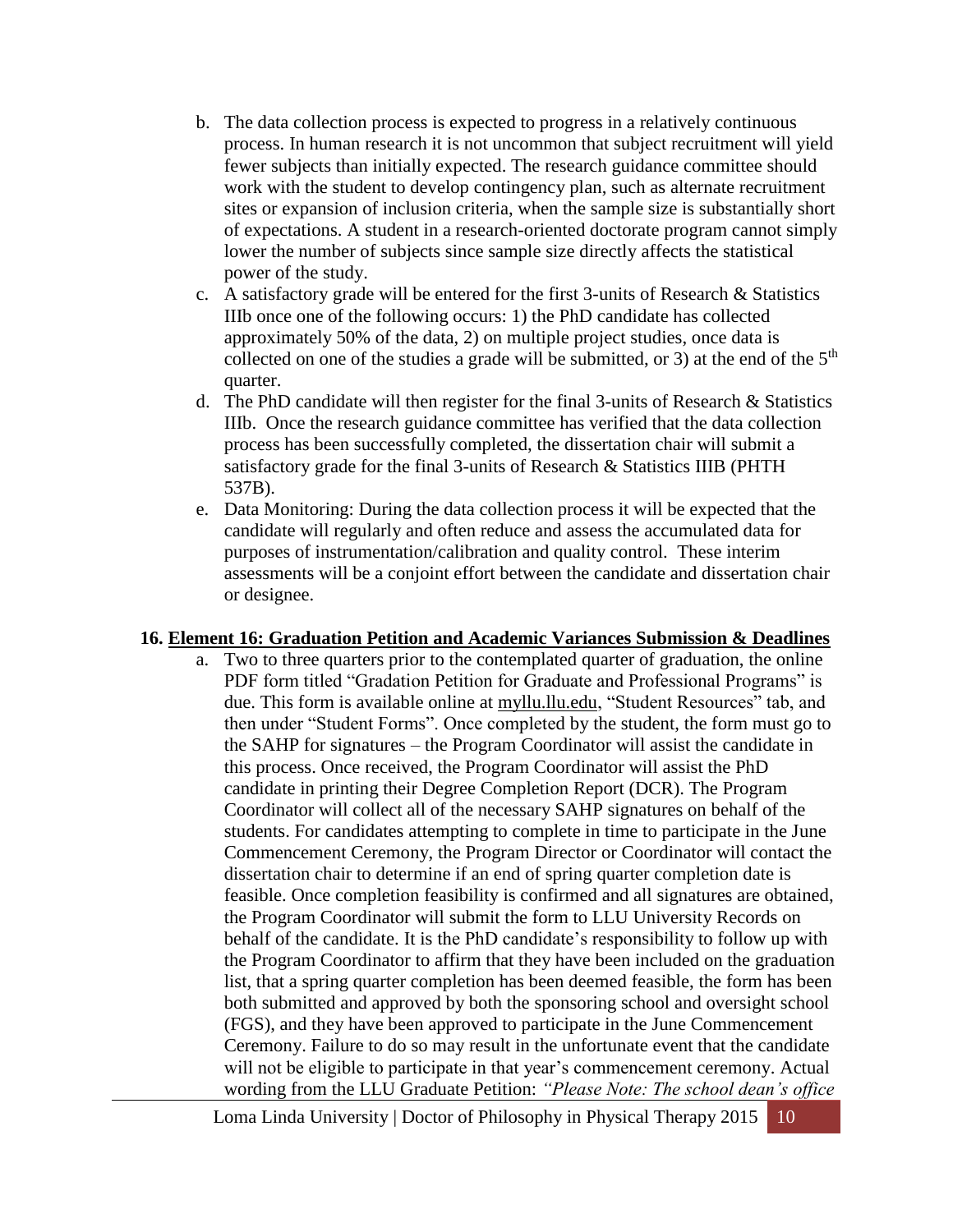*is responsible for obtaining a Faculty of Graduate Studies (FGS) signature and turning the form to University Records according to the degree clearance procedure submission dates".* These dates are provided below.

- b. Academic Variances: If the program director approves a variance in the curriculum, the PhD candidate must work with the Program Director or Coordinator to submit an Academic Variance Form (electronic document). See table below for a list of deadlines by completion quarter.
- c. Deadlines for Graduation Petitions and Academic Variances: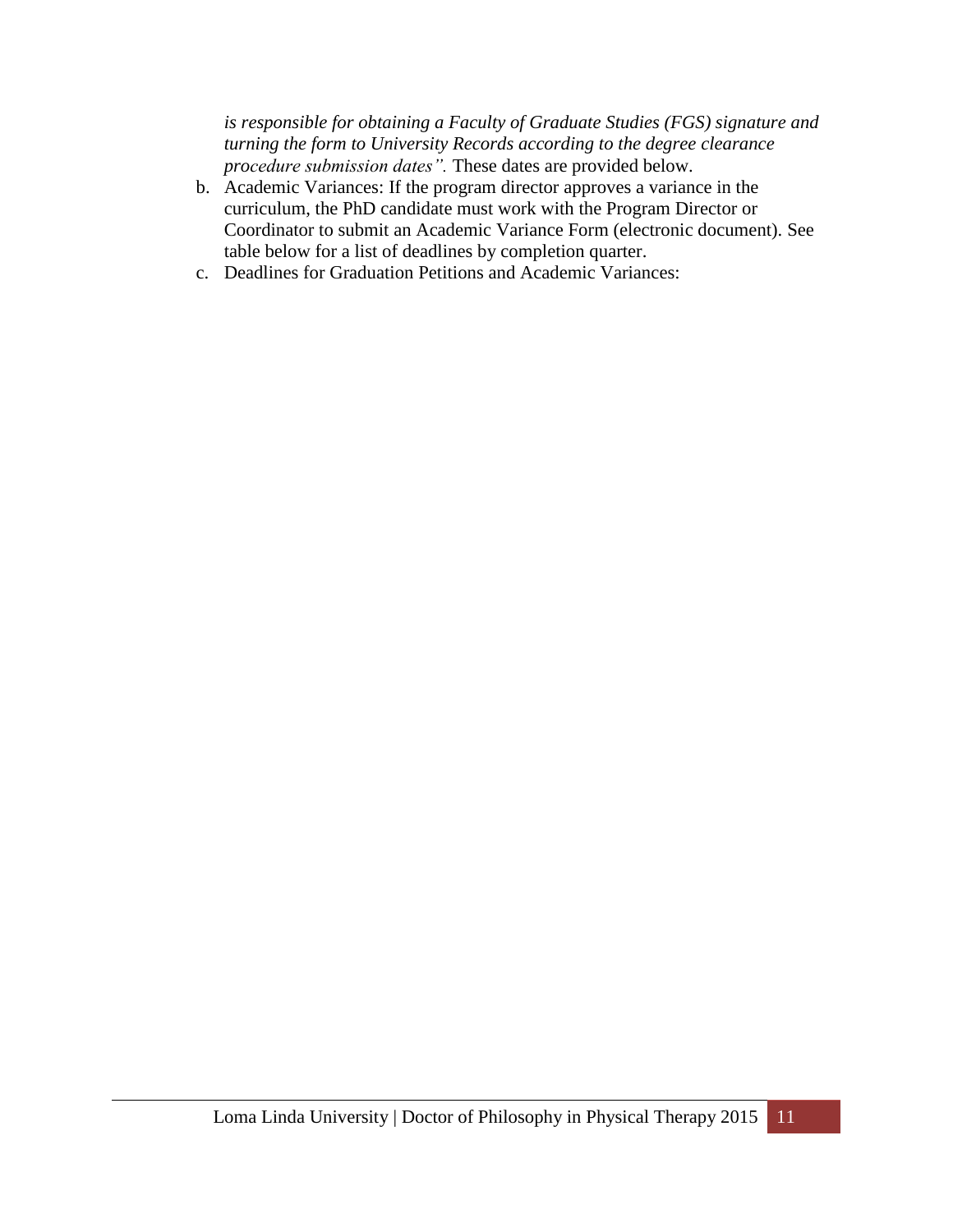| <b>Graduates and</b>       | <b>Spring and Summer</b> | <b>Fall Program</b> | <b>Winter Program</b> |
|----------------------------|--------------------------|---------------------|-----------------------|
| <b>Deadlines</b>           | <b>Program</b>           | Completion          | <b>Completion</b>     |
|                            | <b>Completion (June,</b> | (Dec)               | (Mar)                 |
|                            | Sept)                    |                     |                       |
| <b>Academic</b>            |                          |                     |                       |
| <b>Variances:</b> Last day | October 1                | March 1             | July 1                |
| for School to submit       |                          |                     |                       |
| approved form to           |                          |                     |                       |
| <b>University Records</b>  |                          |                     |                       |
| <b>Graduate Petition:</b>  |                          |                     |                       |
| Last day for the           | November 1               | April 1             | August 1              |
| Student to submit          |                          |                     |                       |
| <b>Grad Petition to</b>    |                          |                     |                       |
| School                     |                          |                     |                       |
| <b>Graduation</b>          |                          |                     |                       |
| <b>Petition:</b> Last day  | December 1               | May 1               | September 1           |
| for School to submit       |                          |                     |                       |
| to University              |                          |                     |                       |
| Records                    |                          |                     |                       |

### **SECTION D: Data Reduction/Analysis**

#### *Research & Statistics IV Student Contract: Data Reduction and Analysis*

*The description of the requirements for successful completion of the Research & Statistics IV course will follow and shall serve as a formal contract between the PhD Candidate, dissertation chair, and the research guidance committee. It is during this period that the candidate will perform formal analysis of the collected research data. The dissertation chair will submit a satisfactory grade once data output has been discussed with the research guidance committee. During this meeting, questions may be generated that may require additional statistical tests. The PhD candidate must demonstrate a good understanding of the conceptual foundations of the statistical tests used in the study.*

## **17. Element 17: Data Reduction & Analysis (Register for Research & Statistics IV)**

- a. The PhD student will register for Research & Statistics IV the quarter following the successful completion of Research & Statistics IIIB. The contract above will serve as the contract between the PhD candidate, the program, and the dissertation chair.
- b. Although it is ultimately the PhD candidate's responsibility to analyze the data the typical research guidance committee will have a statistician as a member to help guide the candidate. The LLU Health Research Consulting Group (215 Evans Hall) will provide statistical support services for registered LLU graduate students. Statistical services up to \$1,500 per year will be covered by FGS. For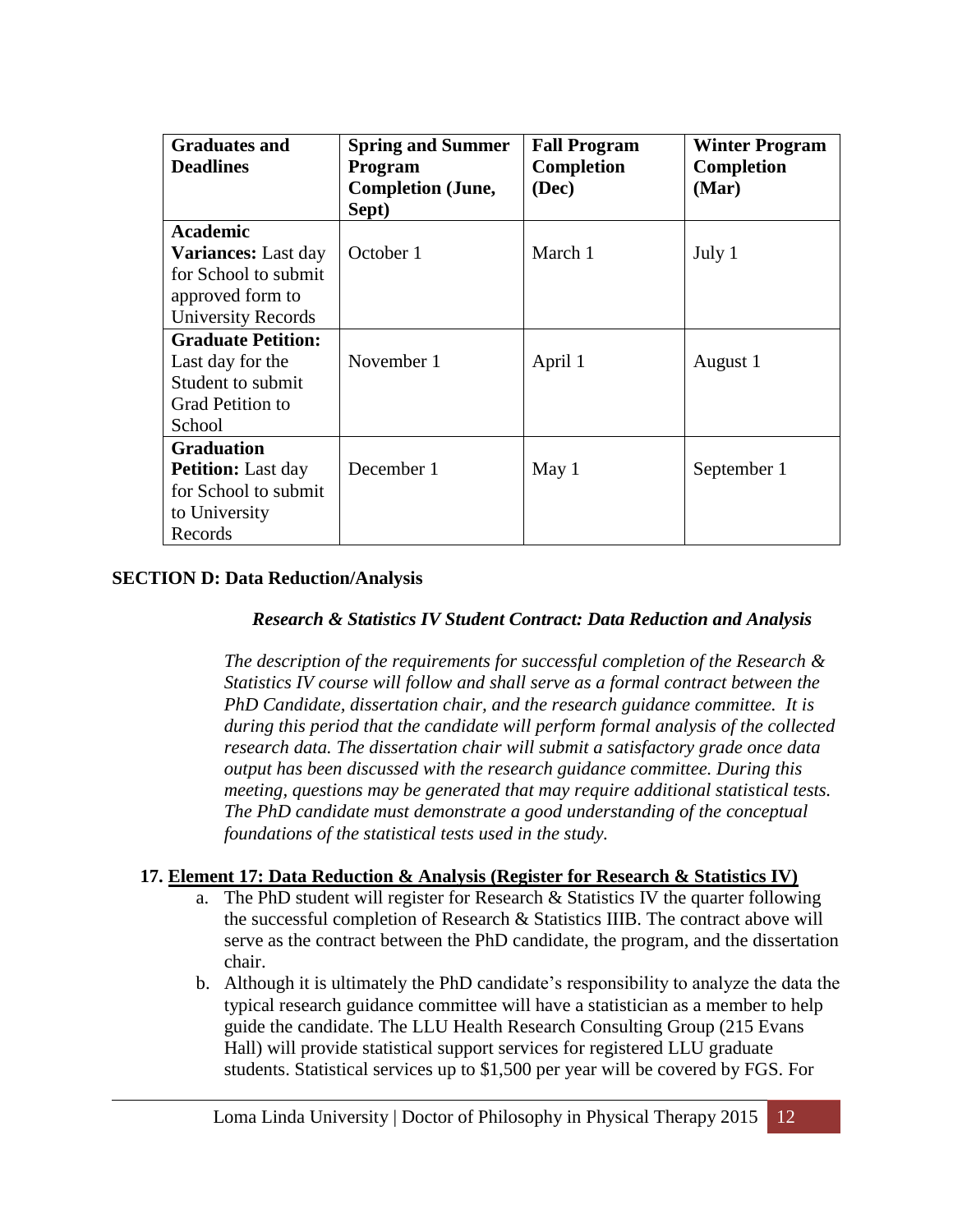more information the PhD candidate can contact the Associate Dean for FGS at extension 49484 or contact the Health Research Consulting Group directly at 44988.

c. The dissertation chair will submit a satisfactory grade for Research and Statistics IV (PHTH 538) once the candidate has formally completed data analysis and has discussed the study output with the research guidance committee. During this meeting, questions may be generated that may require additional statistical tests. The PhD candidate must demonstrate a good understanding of the conceptual foundations of the statistical tests used in the study.

#### **SECTION E: Defense & Dissertation**

#### *Research & Statistics V Student Contract: Preliminary Dissertation*

*The description of the requirements for successful completion of the Research & Statistics V course will follow and shall serve as a formal contract between the student and the Doctor of Philosophy (PhD) in Physical Therapy Candidate, dissertation chair, and the research guidance committee. The requirement for completion of this element of the research process is a substantial and acceptable draft of the written dissertation material in either the formal dissertation or multiple chapter format. The publishable paper, a program requirement, must be in the format of the journal in which the candidate plans to publish. Once the research guidance committee is satisfied that the intent of the Research & Statistics V course has been completed; the dissertation chair will submit a satisfactory (S) grade. This will signify the end of the required didactic and research units if the candidate has followed the suggested sequencing of the program coursework.*

*Note: Although a formal written defense and an oral defense of the dissertation are program requirements; these requirements do not occur as the final outcome of the Research & Statistics V course. Following completion of Research & Statistics V but prior to graduation the candidate will complete these program requirements at which time the Form D. – Statement of Completion of Requirements for Degree will be submitted.*

#### **18. Element 18: Defense of Dissertation**

a. Each PhD candidate will orally defend the results and findings of their research project. This oral defense will occur no later than 25 days before the commencement ceremony (graduation). The student will be approved to give their oral defense once their Dissertation Chair and research guidance committee has had adequate time to review the student's preliminary dissertation and have determined that the student has demonstrated an adequate understanding of their research to successfully defend their study. The Dissertation Chair will work with the Program Coordinator and Program Director to schedule the oral defense once the PhD student has successfully presented their oral defense to her/his Dissertation Chair and dissertation guidance committee. The PhD candidate will work with the Program Coordinator to schedule a room for the oral defense, to format and print announcement posters, and to send out public notices via email.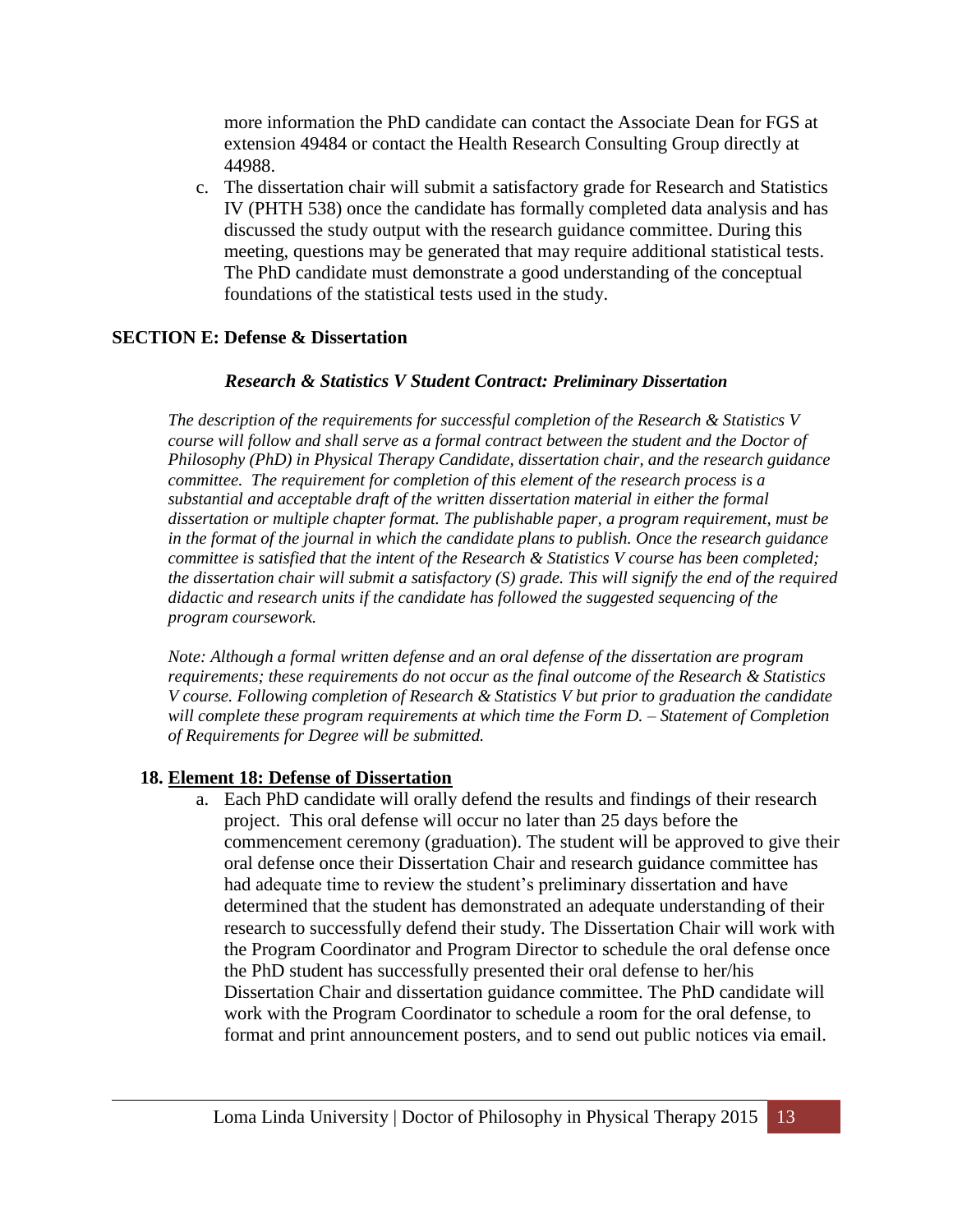- b. Announcement Posters: After the program coordinator prints the oral defense announcement posters, it is the responsibility of the PhD candidate to post these announcements in the SAHP.
- c. At the conclusion of the presentation, the floor will be opened for questions from the general audience and the research guidance committee. Once these questions have been satisfied, the audience will be excused and the candidate's dissertation guidance committee members will meet privately with the PhD candidate. At this time the guidance committee may ask additional questions, request further clarification, and inquire into plans for publishing the research in peer-reviewed journals. The Program Director and the Department Chair may be present during this portion of the defense.
- d. Then the candidate will be excused and the entire dissertation guidance committee, if present, will determine if the candidate demonstrated competency in their research area consistent with a candidate of a research-oriented doctorate degree in a timely manner. The dissertation guidance committee may assign additional edits or study-related clarification at this time as deemed appropriate and necessary.
- e. If the decision is positive the guidance committee members will sign the "Faculty of Graduate Studies – Form D, Certification of Completion of Requirements for Degree" with assurances that the final corrections or clarifications of the dissertation will be made according to the committee's recommendations.
- f. If the decision is that the candidate has failed to pass the oral dissertation defense the guidance committee will so inform the candidate and will file with the Program Director, and on occasions the dean of FGS, a written analysis of the candidate's performance with a plan and timetable for remediation or other course of action. The student will receive a copy of the guidance committee's decision, analysis and recommendations. Recall: The candidate must successfully defend their dissertation a minimum of 25 days before the end of the contemplated quarter of graduation (spring quarter). Failure to do so will result in the PhD candidate not being able to participate in the commencement ceremony.

## **19. Element 19: Research & Statistics V - Preliminary Dissertation (PHTH 697)**

- a. The PhD candidate will register for 3-units of Research & Statistics V the quarter following the successful completion of Research & Statistics IV.
- b. The student contract outlined above will serve as the contract between the candidate, the program, and the dissertation chair.
- c. The requirement for completion of this element of the research process is a substantial and acceptable draft of written dissertation material in either the formal dissertation or multiple chapters format. Since it is a program requirement to have one paper accepted for publication and a second paper submitted, the program recommends the multiple chapters format for the written dissertation.
- d. Once the research guidance committee is satisfied that the intent of the Research & Statistics V (PHTH 697) course has been completed; the dissertation chair will submit a satisfactory (S) grade. This will signify the end of the required didactic and research units if the candidate has followed the suggested sequencing of the program coursework.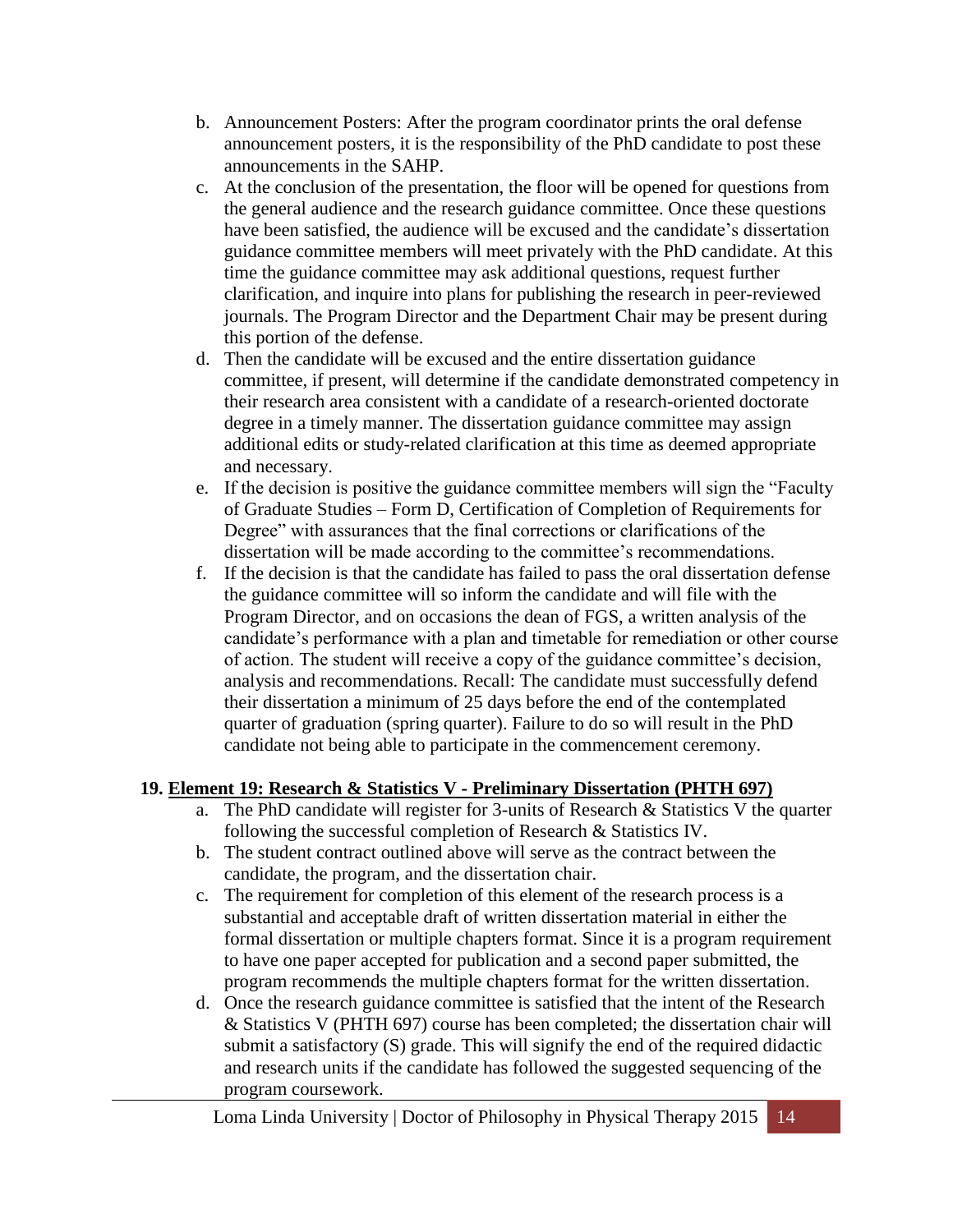- e. If additional dissertation editing and writing are still required, the candidate must register for CREG 902 the following quarter.
- f. If no additional dissertation writing is required the DSc candidate can skip Element 20. Please refer to Element 21 to make sure that all dissertation requirements are met.
- g. Although not required, at this point PhD in PT candidates are encouraged to submit proposals to conferences from their pilot study and/or dissertation findings (poster or podium presentations).

## **20. Element 20: Continuing Registration (CREG)**

a. Candidates, who are graded out of all coursework and the dissertation has been successfully defended with the stipulation that edits be made, must register for the CREG 902 Dissertation/Thesis Writing course and pay the appropriate enrollment fee each quarter until the finalized dissertation has been submitted and accepted (signed off by all appropriate entities) and University Records is notified by the school that all degree requirements have been met (requires submission of Form D with required signatures).

## **21. Element 21: Dissertation**

- a. Each PhD in Physical Therapy candidate will complete and submit a dissertation. The dissertation will include all necessary documents that demonstrate competency in their research and related topics consistent with a candidate of a research-based academic doctorate. In subsequent chapters, the student will include 2 publishable papers.
- b. In lieu of a traditional dissertation, a series of publishable papers (refer to the FGS "Thesis and Dissertation Format Guides") may be utilized in the multiple chapters format. Please refer to the "Thesis and Dissertation Format Guide", Loma Linda University, Faculty of Graduate Studies (FGS) Updated April 14, 2015 for the following: 1) preparing the manuscript, 2) format of the dissertation, 3) published paper format, 4) published material  $\&$  copyright, 5) filing of the manuscript, 6) checklist for filing, 7) sample pages, 8) format checklist, and 9) required official copies.
- c. The PhD candidate must format their dissertation in accordance with the published Faculty of Graduate Studies guidelines, and submit their dissertation to the Faculty of Graduate Studies' dissertation formatting secretary. The dissertation secretary will sign and date the format checklist once the candidate's dissertation is formatted correctly.
- d. The PhD candidate will assemble a compilation of the study results and an indepth discussion section; the research guidance committee will determine if an additional literature review (additional dissertation chapter) is appropriate to determine or discuss the underlying mechanisms of novel research findings or if the ongoing literature review is adequate with appropriate modifications. The PhD candidate is expected to continue to update their literature review chapter in pace with emerging research.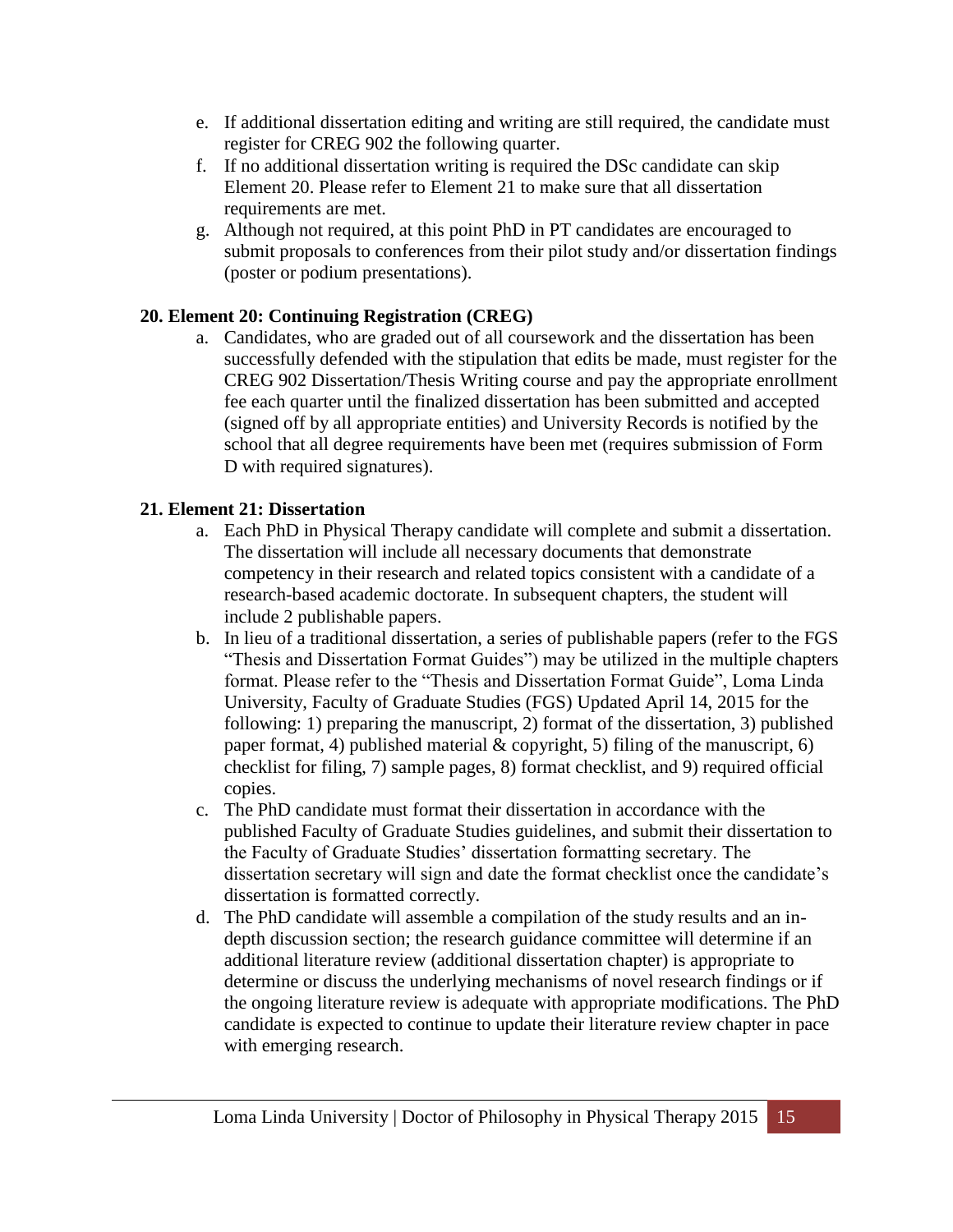## **22. Element 22: Dissertation Submission**

- a. The PhD in PT degree is awarded in conjunction with the Faculty of Graduate Studies (FGS). Once the Research Guidance Committee (RGC) has finalized the dissertation writing, the candidate must email an electronic copy of their dissertation to the FGS Office. The FGS Dissertation Secretary will work with the candidate until the formatting is approved. The FGS office will then send the candidate a final approved version. At this point, the candidate will print the final approved version on bonded paper as well as uploading the electronic version to ProQuest (The FGS Dissertation Secretary has more detailed information on ProQuest procedures).
- b. Vouchers: Please refer to the School of Allied Health Graduate Studies website to print a voucher (Thesis/Dissertation Binding Expense Voucher) to waive the binding fees for your dissertations. There are also instructions printed on this voucher that will address the special paper requirements for the printed dissertations.

## **23. Element 23: Submission of Papers to Journals**

- a. Each PhD Candidate will submit a minimum of two (2) publishable papers to a peer reviewed journal.
- b. To complete the program requirements, one of the two papers must be accepted for publication. Some PhD programs require that 2 manuscripts must be accepted for publication; however, it is with intentionality that the PhD in PT at LLU has not adopted this requirement. The acceptance process often takes considerable time, which can significantly delay program completion. This can adversely affect a candidate's employability. On occasions PhD candidates will select a journal with a lower impact factor or page charges to expedite the publication process. By requiring only one accepted paper and one submitted paper, this allows the candidate to submit one of the papers to an extremely competitive journal (tier 1) with a high impact factor without delaying program completion.
- c. The candidate will provide the program director with printed evidence of the article submission and acceptance.

## **24. Element 24: PhD Candidate Exit Interview with Program Director**

- a. The PhD Candidate will schedule a meeting with the program director at the time of the Form D submission.
- b. The candidate will be given oral and written exit interviews in an attempt to gain valuable programmatic assessment data to help assure and improve the quality of the program.
- c. At this appointment the candidate and the director will review the electronic Degree Compliance Report to assure that all of the required program requirements have been satisfied.
- d. At this meeting the program director will assist the candidate in completing Form D.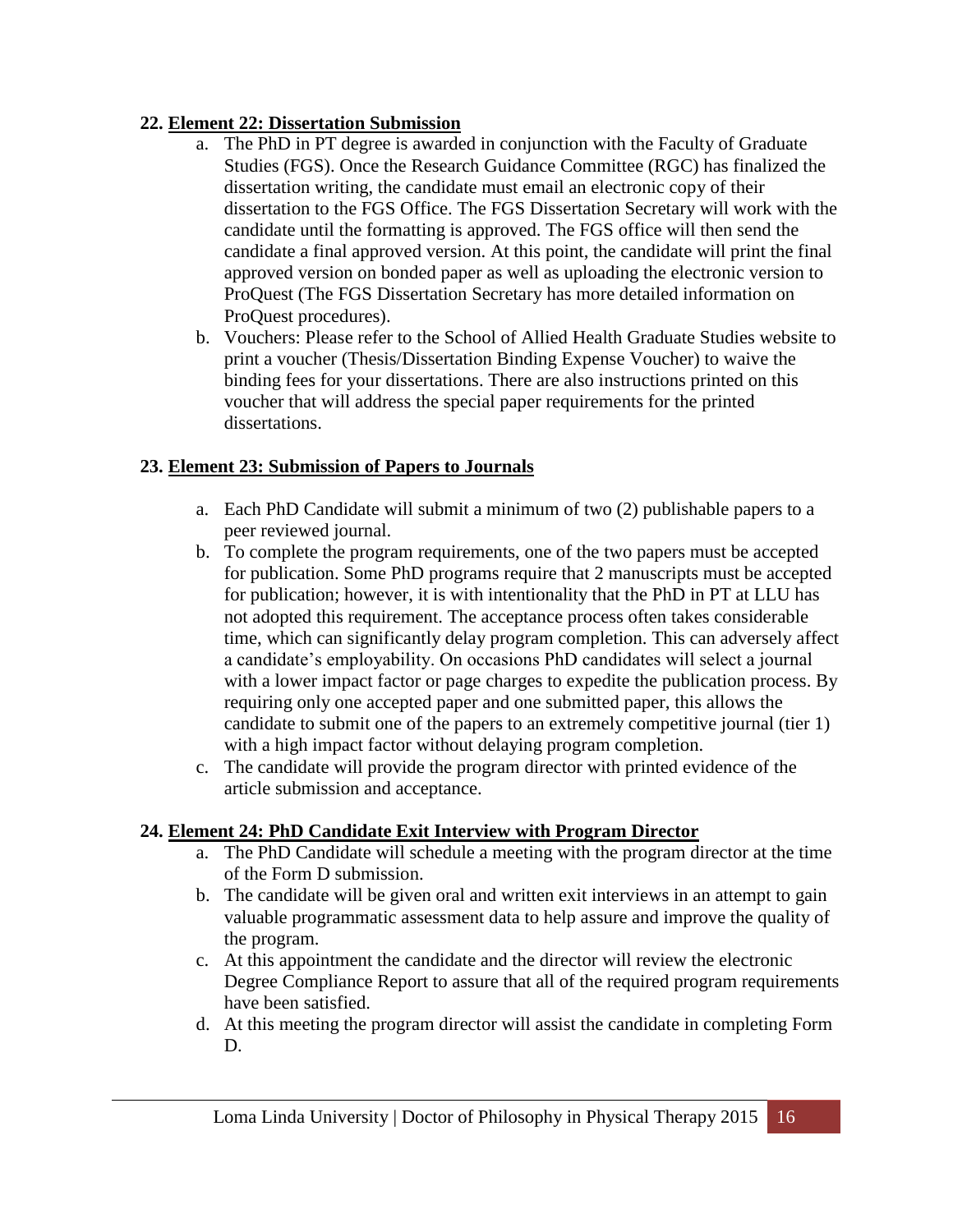## **25. Element 25: Form D. – Statement of Completion of Requirements for Degree**

- a. The student must schedule an appointment with the program director to review the Degree Compliance Report (DCR) and PhD Program Checklist to ensure that all program requirements have been met. Form D is due at the SAHP Graduate Committee via the program director and the Faculty of Graduate Studies a minimum of nine (9) days before the end of the contemplated quarter of graduation (Spring quarter).
- b. Diplomas will not be processed until Form D has been received by University Records. Diplomas will be issued with the name of the sponsoring school (SAHP) with the additional statement "Awarded in conjunction with the Faculty of Graduate Studies" on the diploma.

## **26. Element 26: Requirements for Participation in the Commencement Ceremony versus Requirements for Program Completion**

- a. Students often get confused by the term "graduation" requirements. In the PhD in PT program we divide "graduation" into the following two areas: 1) Participation in the Commencement Ceremony (graduation ceremony, June each year) and 2) Completion of the program requirements for Program Completion (diploma). Below we have outlined the requirements for both:
- b. Participation in Commencement Ceremony:
	- i. Successful completion of Comp Exam
	- ii. Submission of Form A
	- iii. Submission of Form C
	- iv. Intent to Graduate Form (2 quarters prior to participation in ceremony)
	- v. Successful completion of the Oral Defense Dissertation
	- vi. Submission of Form D
	- vii. Satisfactory of PHTH 697 Research & Statistics V Preliminary **Dissertation**
	- *viii. Submit Form IIB (if applicable)* See below
- c. Program Completion:
	- i. One paper accepted for publication in a peer-reviewed journal
	- ii. One additional paper submitted to a peer-reviewed journal
	- iii. Dissertation approved by the PhD candidate's research guidance committee
	- iv. Dissertation format accepted by the FGS
	- v. All program requirements completed on the Degree Compliance Report (DCR)
	- vi. Complete Elements 1-25.

NOTE: The Faculty of Graduate Studies will provide oversight of the rigor and quality of the research projects and dissertations as well as providing guidance and resources for the dissertation chair and research guidance committee.

NB: Dissertation format per the "Thesis and Dissertation Format Guide", Loma Linda University, Graduate School, April 14, 2015.